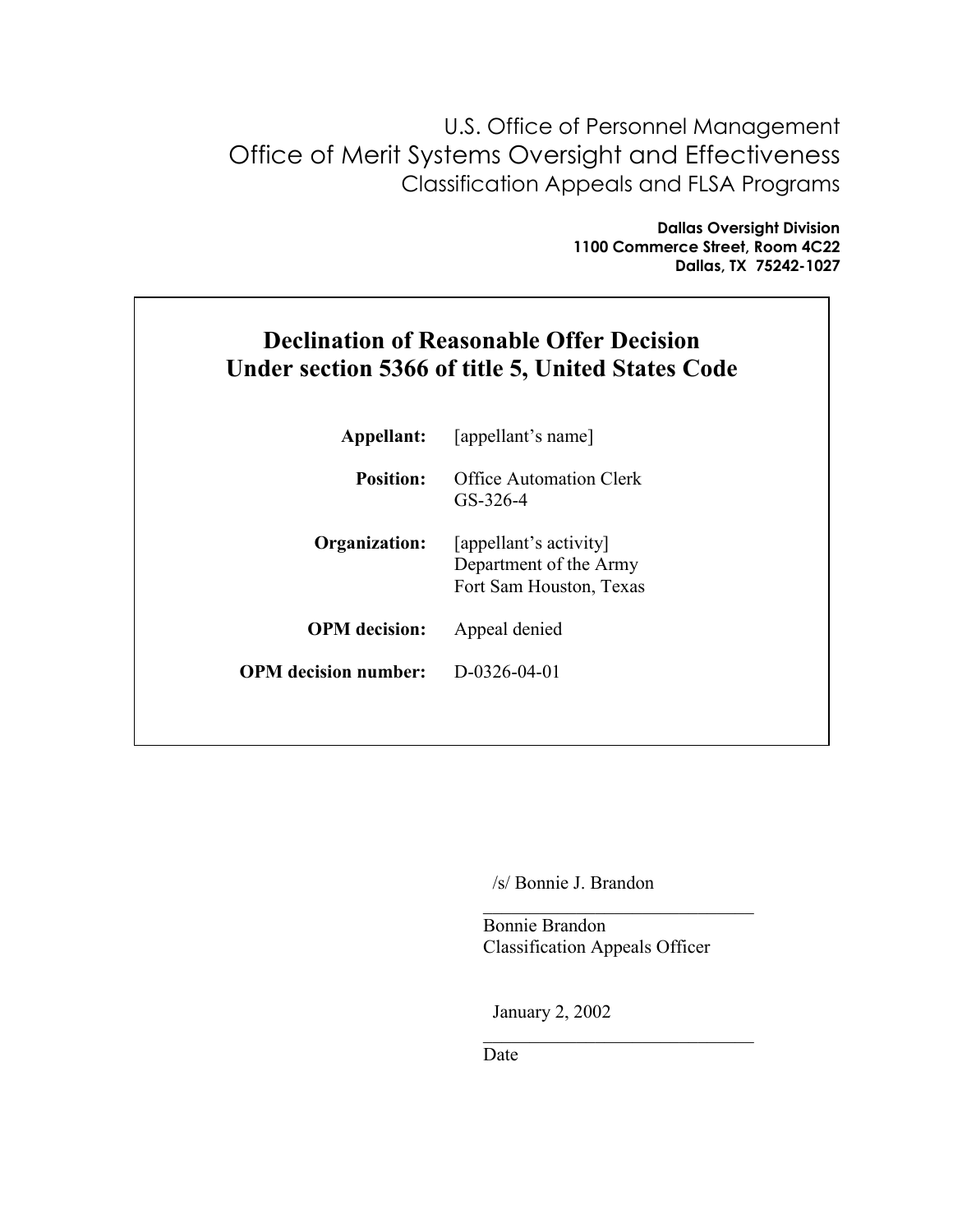As provided in section 536.302 of title 5, Code of Federal Regulations (CFR), this decision is final. There is no right of further appeal. This decision is subject to discretionary review only under the conditions specified in 5 CFR 536.302(f).

#### **Decision sent to:**

[appellant's name and address]

Chief, Customer Focused Division B Southwest Civilian Personnel Operations Center Office of the Assistant Secretary (Manpower and Reserve Affairs) Department of the Army 301 Marshall Avenue Fort Riley, KS 66442-5004

Deputy Assistant Secretary Civilian Personnel Policy/Civilian Personnel Director for Army Room 23681, Pentagon Washington, DC 20310-0300

**Director** U.S. Army Civilian Personnel Evaluation Agency Department of the Army Crystal Mall, Suite 918 1941 Jefferson Davis Highway Arlington, VA 22202-4508

Chief, Position Management and Classification Branch Office of the Assistant Secretary Manpower and Reserve Affairs Department of the Army Attn: SAMR-CPP-MP Hoffman Building II 200 Stovall Street, Suite 5N35 Alexandria, VA 22332-0340

Chief, Classification Adjudication Section Civilian Personnel Management Service Department of Defense 400 Key Boulevard, Suite B-200 Arlington, VA 22314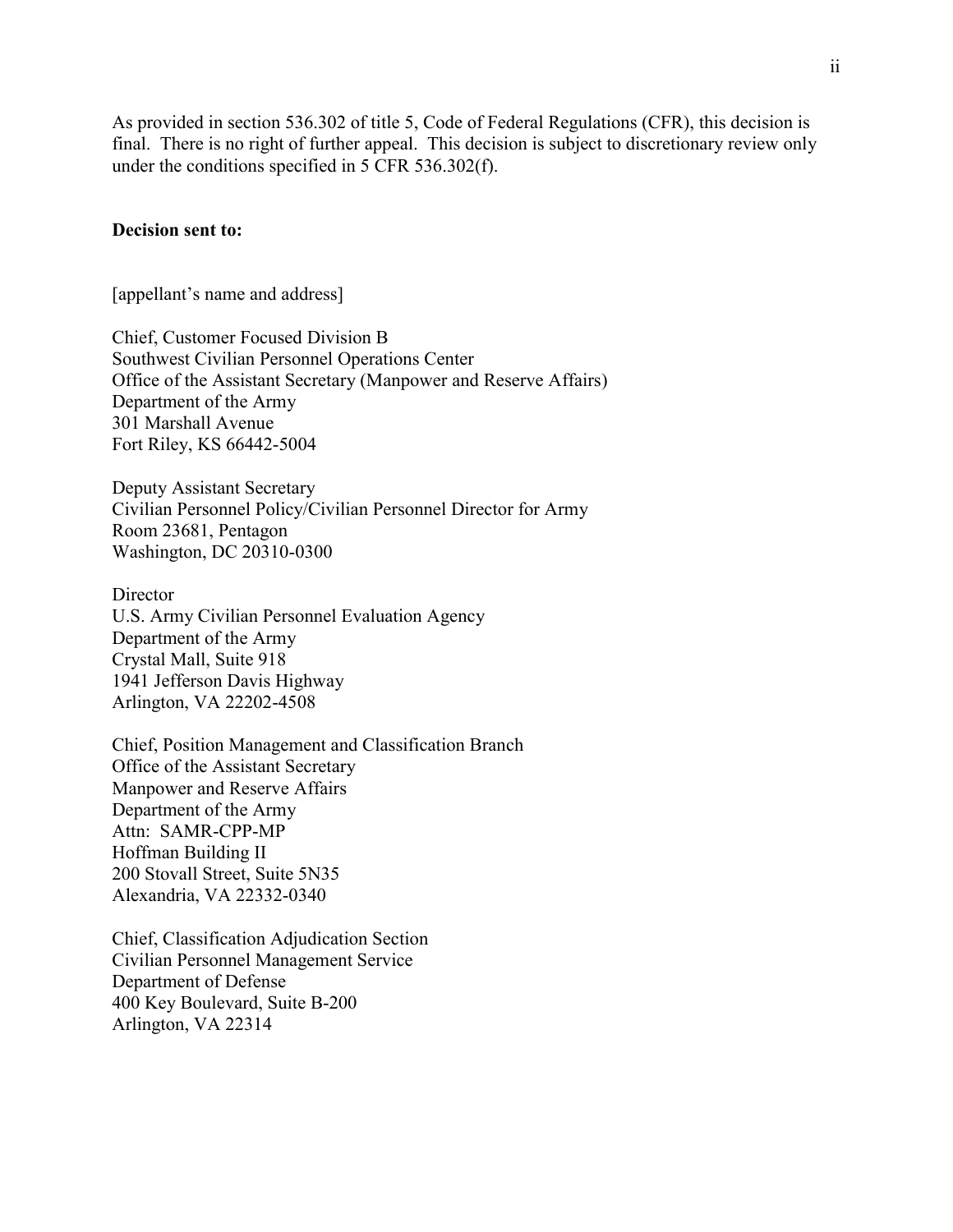## **Introduction**

On October 12, 2001, the Dallas Oversight Division of the U.S. Office of Personnel Management (OPM) accepted a declination of reasonable offer appeal from [the appellant]. We received the agency's administrative report on November 14, 2001. The appellant occupies a position currently classified as Office Automation Clerk, GS-326-4. She works in the [appellant's activity], Department of the Army, [location]. We accepted and decided her appeal under section 5366 of title 5, United States Code.

## **General issues**

In her September 7, 2001, letter to us, the appellant based her appeal on the belief that the offer was not reasonable because of the travel hardship the offered position would cause. She stated that she needed to be near her son's doctor in case her son had an emergency related to a health condition. The appellant believed that the 45-mile commute for the offered position would place her too far away from her son and his doctor and her elderly mother whom she assists on a daily basis. She also said her gasoline expenses would increase because of the additional miles she would have to commute.

We must make reasonable offer decisions by applying reasonable offer criteria in Federal regulations and other guidelines and cannot base our decision on other issues raised by the appellant. We will consider the information provided by the appellant only to the extent that it helps us determine if she received a reasonable offer as defined in regulation.

In reaching our decision, we carefully reviewed all information furnished by the appellant and her agency, including the agency's administrative report. We conducted a telephone interview with the appellant on December 10, 2001, to clarify information that she had provided.

# **Background**

The record shows that the appellant's position of Office Automation Clerk, GS-326-5, at [an Air Force Base] was abolished on October 8, 2000. Through the Department of Defense's Priority Placement Program, she was placed in the position of Office Automation Clerk, GS-326-4, at [an Army facility] on October 8, 2000, with grade retention for two years. On August 9, 2001, the appellant was offered the position of Office Automation Assistant, GS-326-5, at [an Air Force Base] in an attempt to return her to a position equivalent to the grade that she previously held. The appellant declined the position on August 14, 2001, and her grade retention was terminated on August 25, 2001. Because of problems that the Department of the Army was having with the automated processing system, an action was effective on August 26, 2001, to correct the appellant's pay, step, and pay rate determinant resulting from the termination of grade retention.

# **Evaluation**

The regulations applicable in determining if a reasonable offer was made are contained in subpart B of part 536 of title 5, Code of Federal Regulations (CFR). Section 536.206 contains the criteria for a reasonable offer. Sections 536.207 and 536.208 contain criteria for the loss of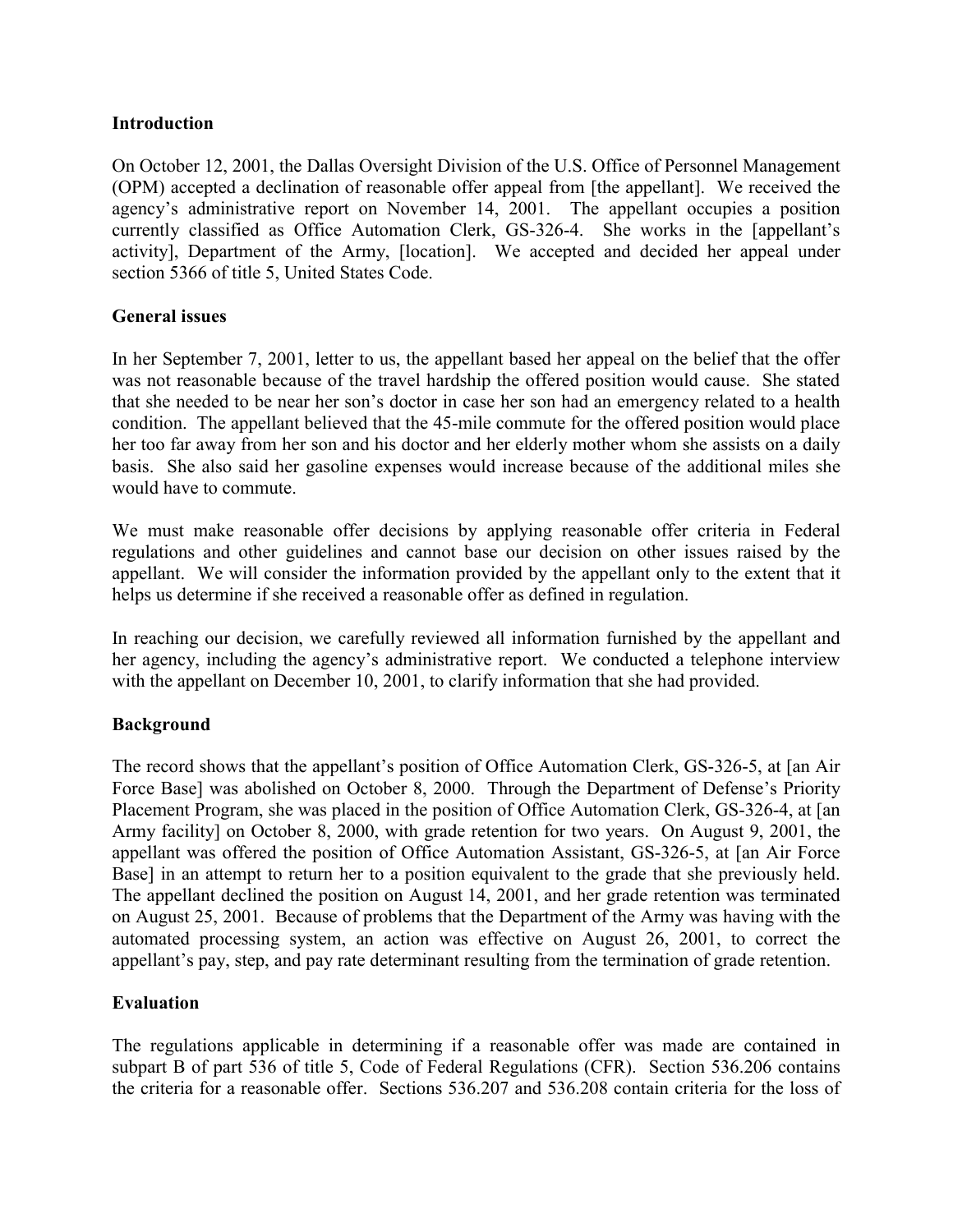eligibility for grade retention and termination of grade retention. Section 536.302 of subpart C contains the requirements for appealing termination of benefits because of a reasonable offer.

The appellant disagrees with the agency's determination that she declined a reasonable offer. The record shows that the appellant met the filing criteria in 5 CFR 536.302. Therefore, we compared the agency's actions with the remaining criteria to determine whether the agency's offer was reasonable and met all the conditions as required.

# *Criteria of 5 CFR 536.206*

*Was the offer in writing, and did it include an official position description of the offered position?* 

The record shows that the activity's offer, dated August 9, 2001, was made in writing and included a copy of the position description. Therefore, this requirement was met.

*Was the employee informed that entitlement to grade retention would be terminated if the offer were declined and that the employee could appeal the reasonableness of the offer?* 

The record shows that the appellant was advised in the agency's notice of August 9, 2001, that her retained grade benefits would be terminated if she declined the offer and her pay would be set at the GS-4, step 10, salary. The appellant declined the offer in writing on August 14, 2001. In a letter dated August 27, 2001, the agency notified the appellant of the termination of her grade retention because of her declination of a reasonable offer. That letter also advised the appellant of her appeal rights to OPM.

### *Was the offered position of equal or greater tenure than the position creating the entitlement?*

The offered position of Office Automation Assistant, GS-326-5, located at [an Air Force Base] was of equal tenure as the position creating the entitlement. Because both positions were of permanent status, this requirement was met.

*Was the offered position in an agency as defined by 5 U.S.C. 5102?* 

The position offered was located at an agency as defined in 5 U.S.C. 5102. Therefore, this requirement was met.

*Was the offered position full time if the employee held a full-time position?* 

The record shows that the appellant occupied a full-time position and was offered a full-time position. Therefore, this requirement was met.

*Was the offered position in the same commuting area as the position immediately before the offer, unless the employee was subject to a mobility agreement or a published agency policy that required employee mobility?*